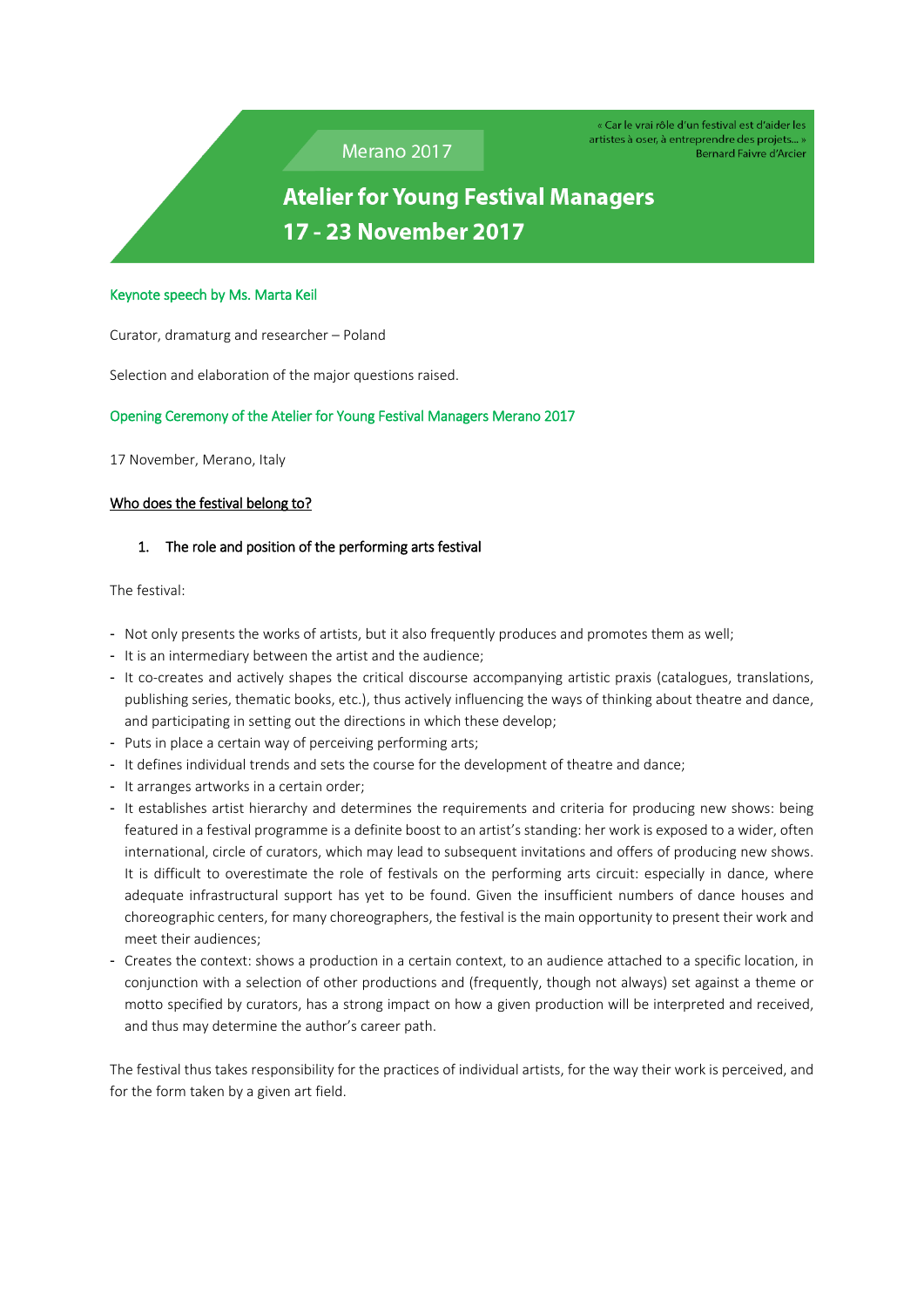## 2. The notion of curator's / programmer's choice

Meanwhile, when it comes to festivals, the category of choice is key. For one thing, the choice of a given artist may determine her subsequent career path: the fact that her work is shown at a festival is a form of recognition and legitimisation of her artistic practice. But the rules curators follow as they make their choices remain unintelligible to artists and audiences alike. Rabih Mroué tackled this issue, enumerating questions to which he did not know the answer, even though they are relevant to his own circumstances as an artist and his standing in the art world:

[H]ow do curators go about securing funds? And what is required from them in return? On what basis do the sponsors agree? On what basis do the curators agree? And once the money is spent and we take our fee, what do they have to prove to their sponsors? How do agendas function? What is the reason for focusing on one region of the world rather than another, on one topic rather than another? Why do we get invited one day, and forgotten about the next? How do these things work? What plays the bigger part: politics, ideologies, culture, propaganda, market strategies, or all of these at once? And who has the biggest influence? Curators or sponsors?<sup>1</sup>

The choices made by those responsible for festival programmes are definitely not 'innocent' or neutral, quite on the contrary: they remain embroiled in the social and political context:

- Curators' choices often depend on the local context (the work of a given artist will have a different meaning when shown in Lublin, another in Kiev, still another in Bochum: in each of these locations, audiences, artists' circles, needs and interests are all different). In each instance, whether a project comes to fruition and is successful depends on careful insight into the local environment and its needs.
- Grant-awarding bodies and their preferred (at times imposed) thematic fields and areas of activity remain an equally strong determinant (disabled people can be in the spotlight of stage patronage on one occasion, only to be completely marginalized by set grant programmes on another; Moldova, Ukraine, Georgia, Belarus and other countries of the so-called Eastern Partnership, a Polish-led EU initiative governing the Union's relationship with post-Soviet states, have for years been the focus of government attention in Poland – only to cede their priority status to other geopolitical areas in the twinkling of an eye).

We need to bear in mind that the choice of a given current is never universal and legitimate of itself: after all, outlining the scope of a given sphere invariably entails leaving some areas beyond the freshly outlined borders.

Having that in mind, I'd like to propose a notion of the festival as not only institution, but also a political institution:

- Because of its very presence in the public sphere whose structure it either reflects or shapes, by creating or changing perceptions;
- Because of its impact on establishing artistic and social relations and practices: after all the very act of selection, and deciding how productions are shown, is in itself a political gesture – as is the shaping of context or formulating the festival message in conjunction with the audience;
- The very notion of the festival is neither universal, neither neutral nor politically , innocent': it has been created by some people in the certain context and therefore it has never been neutral or free from political or economic determinants.

**.** 

<sup>&</sup>lt;sup>1</sup> See: Rabih Mroué, At Least One-third of the Subject, "Frakcija Performing Arts Journal: Curating Performing Arts", 55 (2010), p. 88.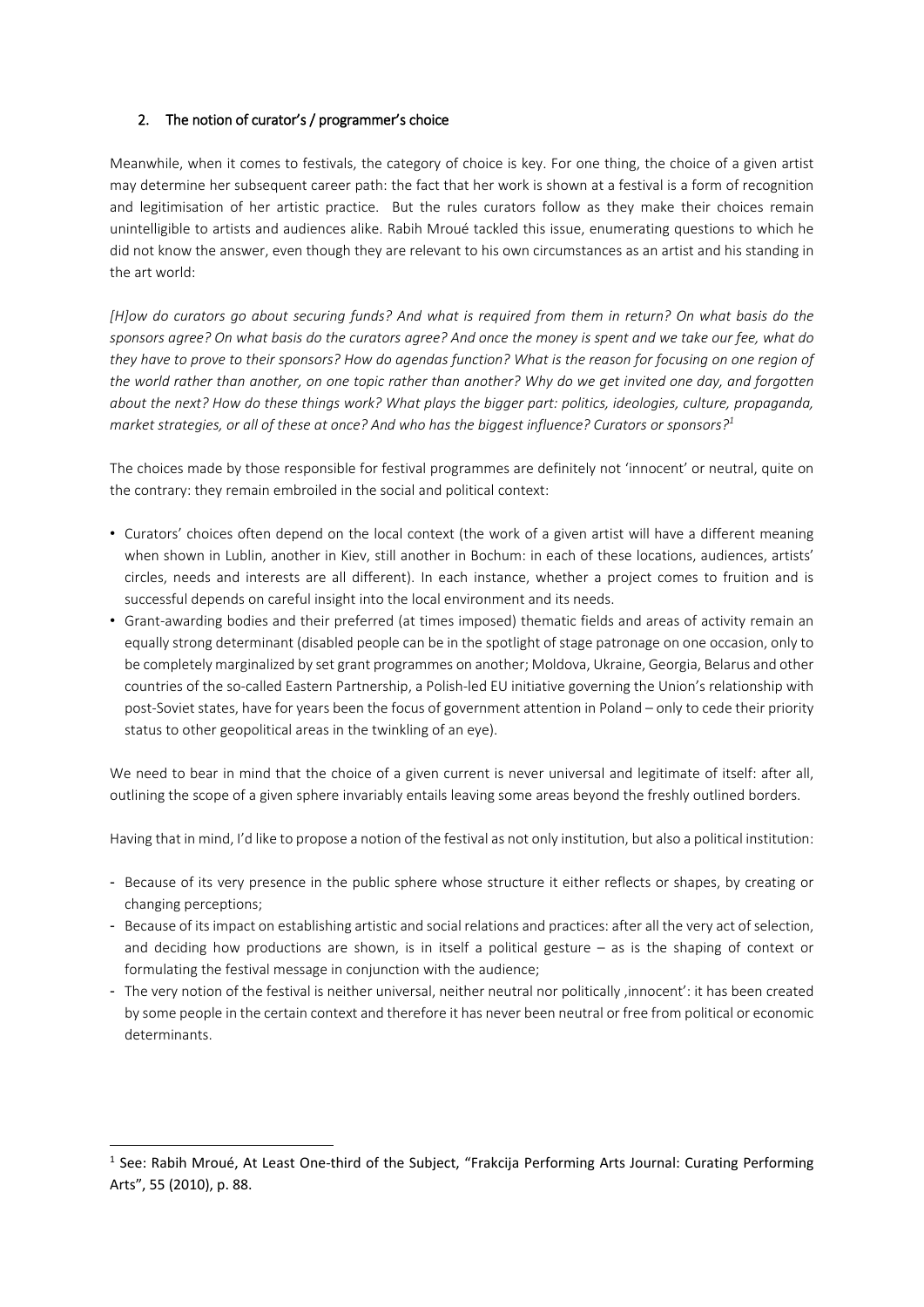#### As Sonja Lavaert puts it:

Social institutions are projects that are being realized, imagination that is being tested in reality [...]. Institutions  $$ *both concrete organizations with their buildings, funds, directors and budgets, and the regimes with their value* system and procedures - create a general space for the benefit of private subjects. The notion of 'institution' presupposes general rules, but these rules are always invented, made and imposed by people, which is precisely where they differ from natural laws. At one time they originated in the brain of the individual; they have not always *been there.* (Sonja Lavaert, 'Bartleby's Tragic Aporia', in *Institutional Attitudes: Instituting Art in a Flat World*, ed. Pascal Gielen (Amsterdam: Valiz, 2013), p. 118.)

In our five years long experience of co-curating with Grzegorz Reske the Konfrontacje Festival in Lublin, we were attempting to understand the festival as the public art institution. We were aiming to see what would be the impact of situating the festival in the space of public institutions of art, how it would affect its tasks, role, and duties, given in particular the ongoing debate on the situation and mission of public theatre.

There are some clearly defined duties of the festival and the responsibility of its organisers both to the artists and the audience, on the local and the international level:

- The endless searching of new, original ways of formulating and understanding theatrical language, as well as developing a discourse which would enable the artists and the audience to talk.
- Festivals should provide artists with the conditions in which they can work and develop their practice and to stimulate the free flow of people, works, concepts and ideas.
- Festivals are responsible for discovering new phenomena, movements, ways of thinking and producing the arts, as well as becoming open to ever larger and more diverse groups of audiences.
- A festival should create the space for independent exchange of thoughts and experiences, offering artists and their public room and time to think, to experience, to talk.
- It should leave however additional space for unexpected encounters, coincidences and clashes.

During these five years we have been attempting to enlarge the festival's activity on a year-long basis and to focus our resources on the residencies, not necessarily leading to new theatre or dance productions as a result. In the programme, we have been combining the international guest performances with local ones, giving the artists opportunities not only to show their work, but also to rehearse new productions. We have been trying to support the discourse by translating books and texts, by inviting students from different cities for the Festival Campus. But most of all, we have been aiming to invite artists for as long as they could, offering them place to stay and time to share – with no obligations. Of course, in a way this policy goes against the usual understanding of the notion of a festival, which is based on the events. While implementing our strategy in the context of culture institutions in Lublin, we often had to confront the different approaches to the way in which the festival shall develop – which is absolutely natural. But there is always a point where you realise compromises are no longer possible – otherwise you give up your vision.

In my own practice as a curator, I have frequently been forced to cope with unwanted compromise that would enable the festival to survive (for instance, the decision to bring in an expensive production by a well-known artist that would consume a vast share of the budget, may enable us to show works by several less well-known artists, and provide a fine context for presenting their work). In cases like these, compromise is dangerous in that it can lead, to a lesser or greater degree, to self-censorship, whether conscious or not). From my point of view, the work of a curator is always, to an extent, a kind of balancing between: between artists and audiences, local and international context, the perspective of local authorities, institutional interests and one's own intuition, and the struggle to remain consistent in one's choices. Asked how to keep one's footing on this extremely wobbly line, tugged at from all sides, I would be at a loss to answer.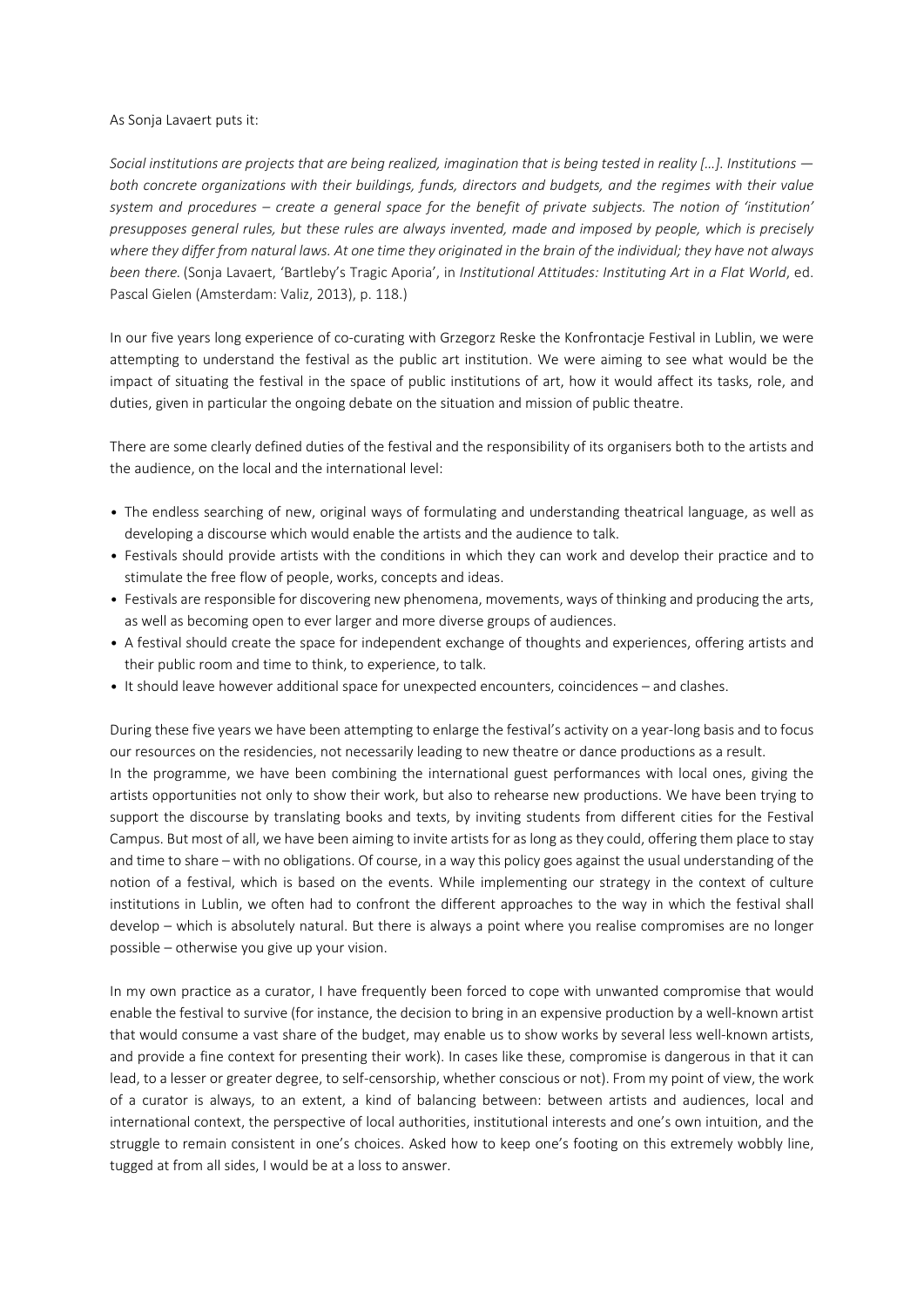As I work on a programme and take responsibility for a festival as a public institution, I nonetheless endeavour in each instance to remain fully aware of why the work of a given artist is shown in this particular place and time; I try to answer the question what meaning this production has when set against this artist's other works, and what ends such a comparison is to serve.

It is no accident that the major questions asked in Curator's Piece – a production that takes curator's practice as its theme – are as follows:

Artists or audiences - who do you serve? How many artists you present earn same or more then you do? How much does coming from your local context to influence your program? How often do you program friends? Did you ever had an affair with an artist you programmed? Have you ever destroyed an artists' career? How many times did you make artist cry? Do you think you have a lot of power? How much does coming from your local context to influence *your program?<sup>2</sup>*

## 3. And how to make a festival under the regime of neoliberal nationalism?

Questioning the notion of public art and artistic freedom and asking whom does the art and its institution belongs to is very much present in the public debate at the moment, mainly as a consequence of several attempts of censorship and thanks to the discussion raised after the opening of "The Curse" by Oliver Frljić at Teatr Powszechny in Warsaw<sup>3</sup> — but this is just one thing. The other topics, such as working conditions, existing hierarchies and power relations are not so welcome at the moment. The current political scene in Poland, radically cross-cut by divisions which seem increasingly less likely to be overcome, considerably hinders the debate around the performing-arts field: the debate around Oliver Frljić and his show at Teatr Powszechny is a perfect proof. It unveils just one aspect of the discussion on the institution, questioning the notion of public art and artistic freedom and asking whom the art and its institution belongs to. The other topics, such as working conditions, existing hierarchies and power relations are not so welcome at the moment. Raising controversial subjects that might turn out to be a bone of contention in the theatrical milieu and lead to new divisions is highly unwelcome. It concerns a.o. the question of payroll, internal relations within the institution, subjectivity of creators and co-creators of performances – suggesting that puts one at risk of community ostracism, contempt, and ridicule. And in my opinion meanwhile there are no questions that are more crucial. I am convinced that nowadays one cannot practice political or critical theatre without discussing the methods and modes of production and the subsequent consequences for workers – always with reference to the context of late capitalism and its mechanisms, within which we operate.

The current political context:

**.** 

Challenges you are faced with as art worker in the current political and economic context in Poland:

- You need to explain more and more if and why you invite any political art works and are confronted with such questions as: "how many percent of your programme will be political?."
- So, you start to learn how to find alternative ways of explaining and naming your work. But how long can you play with the language imposed by power without incorporating it?

<sup>2</sup> Tea Tupajić, Petra Zanki, *The Curator's Piece. A Trial Against Art*, http://18.konfrontacje.pl/en/the-curatorspiece-2/ [accessed: 10 July 2017].

 $3$  The case is being described at the 2017 issue of "Polish Theatre Journal", see: <http://www.polishtheatrejournal.com/index.php/ptj/article/view/115/566>